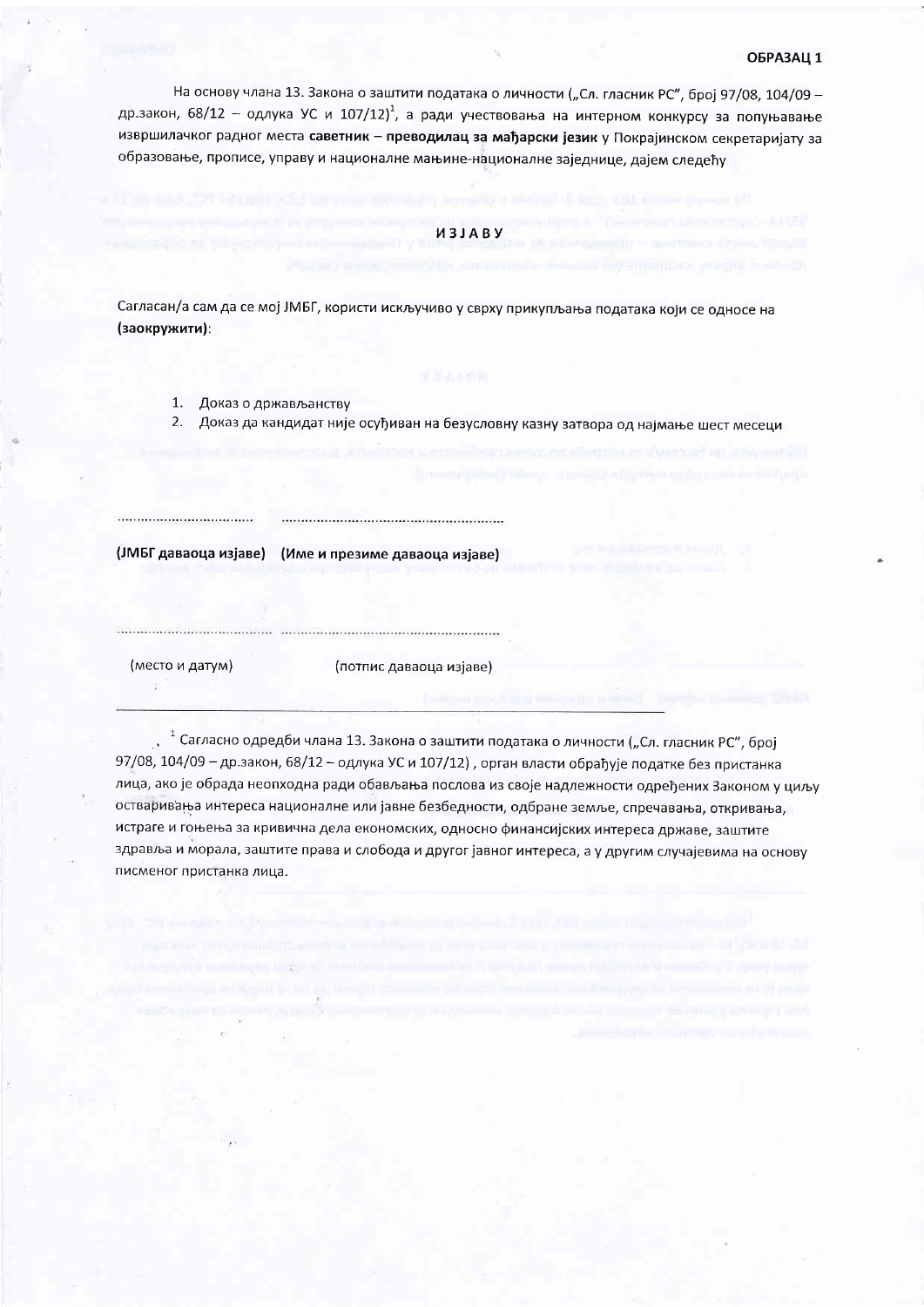На основу члана 103. став 3. Закона о општем управном поступку ("Сл. гласник РС", број 18/16 и 95/18 - аутентично тумачење)<sup>1</sup>, а ради учествовања на интерном конкурсу за попуњавање извршилачког радног места саветник - преводилац за мађарски језик у Покрајинском секретаријату за образовање, прописе, управу и националне мањине-националне заједнице, дајем следећу

## *M3JABY*

Изјављујем да ћу сам/а за потребе поступка прибавити и доставити, до истека рока за подношење пријава на наведени интерни конкурс, доказ (заокружити):

- 1. Доказ о држављанству
- 2. Доказ да кандидат није осуђиван на безусловну казну затвора од најмање шест месеци

|  | (ЈМБГ даваоца изјаве) (Име и презиме даваоца изјаве) |  |
|--|------------------------------------------------------|--|
|--|------------------------------------------------------|--|

(место и датум) (потпис даваоца изјаве)

<sup>1</sup> Сагласно одредби члана 103. став 3. Закона о општем управном поступку ("Сл. гласник РС", број 18/16 и 95/18 - аутентично тумачење), у поступку који се покреће по захтеву странке орган може да врши увид, прибавља и обрађује личне податке о чињеницама о којима се води службена евиденција када је то неопходно за одлучивање, осим ако странка изричито изјави да ће те податке прибавити сама. Ако странка у року не поднесе личне податке неопходне за одлучивање органе, захтев за покретање постука ће се сматрати неуредним.